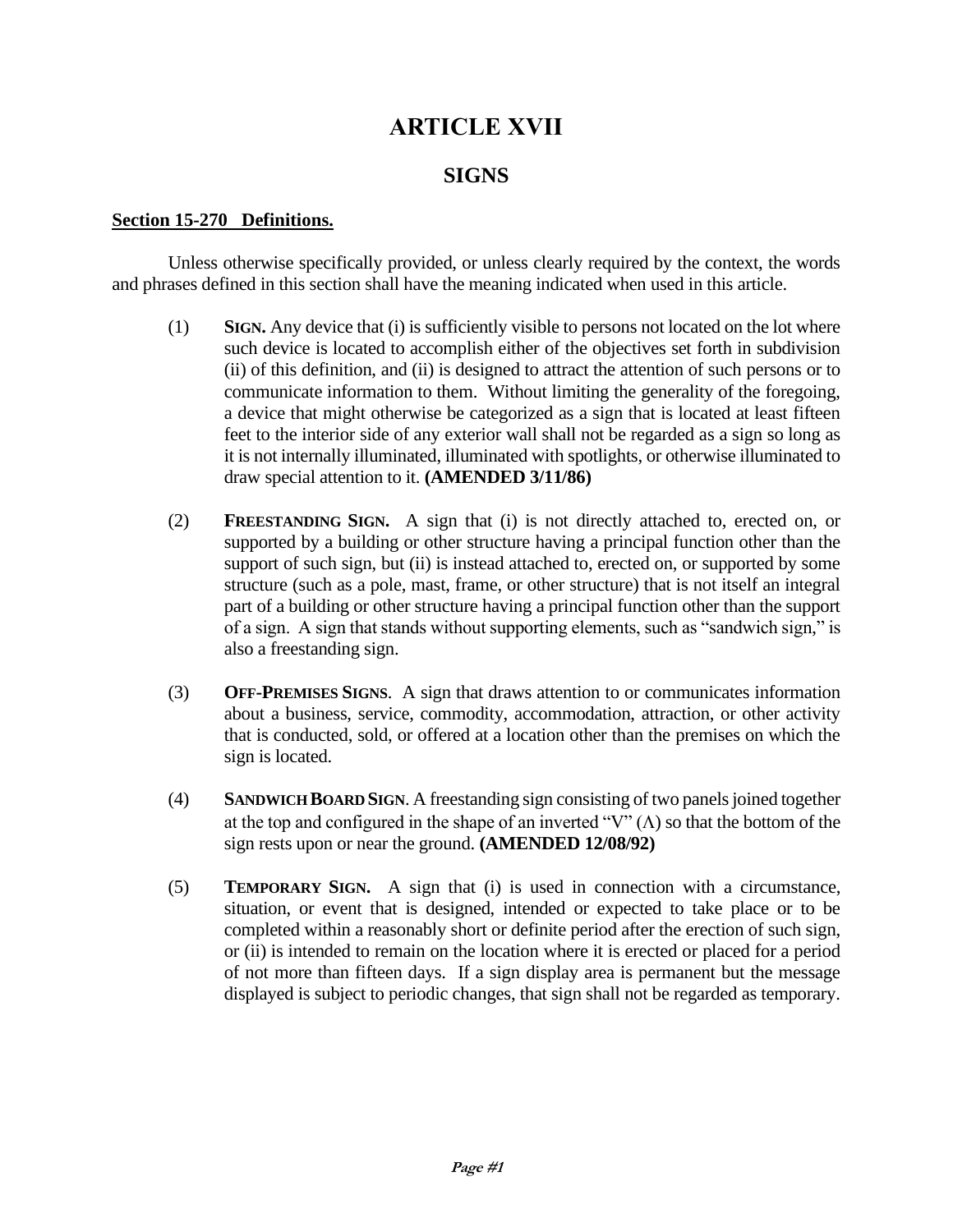## **Section 15-271 Permit Required for Signs. (AMENDED 1/22/85)**

(a) Except as otherwise provided in Sections 15-272 (Signs Excluded From Regulation) and 15-273 (Certain Temporary Signs: Permit Exceptions and Additional Regulations), no sign may be erected, moved, enlarged, or substantially altered except in accordance with the provisions of this section.

(b) If plans submitted for a zoning permit, special use permit-B, or special use permit-A include sign plans in sufficient detail that the permit-issuing authority can determine whether the proposed sign or signs comply with the provisions of this chapter, then issuance of the requested zoning, special use permit-B, or special use permit-A shall constitute approval of the proposed sign or signs.

(c) Signs not approved as provided in subsection (b) or (d) exempted under the provisions referenced in subsection (a) may be erected, moved, enlarged, or substantially altered only in accordance with a sign permit issued by the administrator. **(AMENDED 6/26/12)**

- (1) Sign permit applications and sign permits shall be governed by the same provisions of this chapter applicable to zoning permits.
- (2) In the case of a lot occupied or intended to be occupied by multiple business enterprises (e.g., a shopping center): **(AMENDED 3/4/86)**
	- a. Subject to Subsection 15-271(b), sign permits shall be issued in the name of the lot owner or the lot owner's agent rather than in the name of the individual business, and it shall be the sole responsibility of such owner or agent to allocate among the tenants the permissible maximum sign surface area.
	- b. Upon application by such owner or agent, the administrator may issue a master sign permit that allocates permissible sign surface area to the various buildings or businesses within the development according to an agreed upon formula and thereafter sign permits may be issued to individual tenants only in accordance with the allocation contained in the master sign permit.

(d) In the  $B-1(C)$  and  $B-1(G)$  zoning districts, with respect to developments that (i) require the issuance of a special use permit-A, (ii) are intended to be occupied by multiple commercial enterprises, and (iii) will contain one or more buildings that are at least three stories in height, the Town Council may approve a master signage plan that shows in detail the dimensions, locations, and characteristics of all signs within that development other than those signs that are excluded from regulation under Section 15-272 or that do not require permits under Section 15-273. **(AMENDED 6/26/12)**

> (1) Such master signage plan may be approved as part of the issuance of the original special use permit-A or as a minor amendment to the original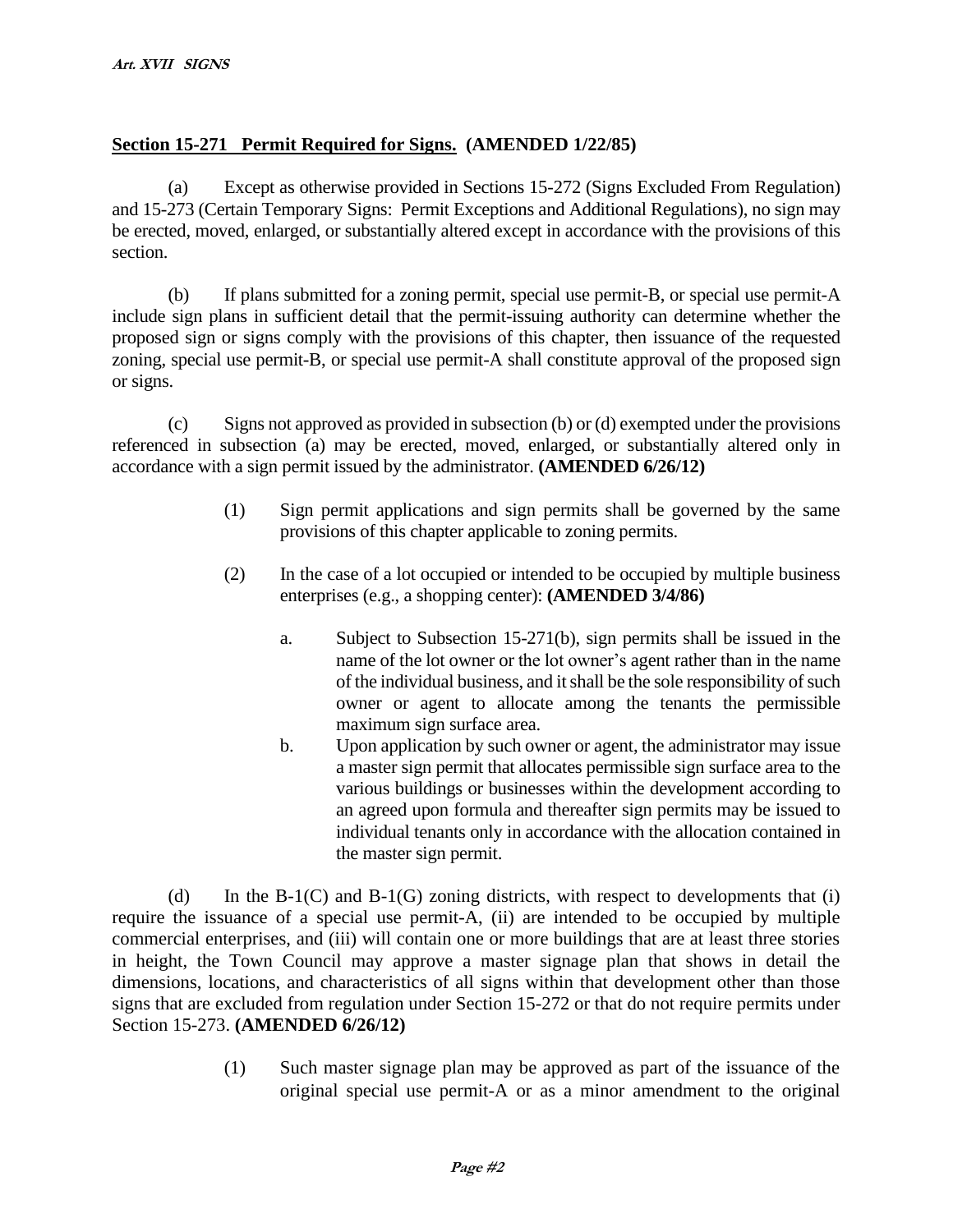special use permit-A, provided that no such master plan shall be approved through the minor amendment process unless the Town Council first holds a public hearing on the proposed amendment. A master signage plan approved as part of a valid 'conditional use permit' prior to June 22, 2021, shall be automatically converted to 'special use permit-A' pursuant to G.S. 160D-705 and subsection 15-46(a1) of this chapter. Amendments to a master signage plan approved under this section may be approved in accordance with the provisions of Section 15-64 (Amendments to and Modifications of Permits).

- (2) In approving a master signage plan as authorized by this subsection, the Council may allow deviations from the requirements of this chapter relating to the number and type of permissible signs as well as other dimensional restrictions applicable to such signs if the Council concludes that such deviations are warranted given the height, shape, dimensions, and orientation of buildings on the development site, the number of individual businesses likely to occupy the development site, the need of the traveling public to be able conveniently and safely to locate and access destination businesses (e.g. hotels and restaurants) and parking areas.
- (3) In approving a master signage plan as authorized by this subsection, the Council may also authorize the construction of one or more off-premises signs that direct motorists to the location of parking for a Carrboro hotel or motel, so long as such signs are located in a commercial zoning district on private property with the consent of the property owner. (**AMENDED 1/29/13)**

(e) Signs for home occupations and major home occupations shall be permitted subject to the following provisions **(AMENDED10/22/19)**:

- (1) A lot that houses a legally-established home-based occupation as an accessory use may have up to one wall-mounted sign with a maximum area of 4 square feet. In the HR-R and HR-CC districts, legally-established major home occupations may have up to one wall-mounted sign with a maximum area of 8 square feet.
- (2) Signs must be non-illuminated.
- (3) Signs shall comply with the standards of Sections 15-271, Permit Required for Signs, 15-275, Computation of Sign Area, and 15-282, Miscellaneous Requirements.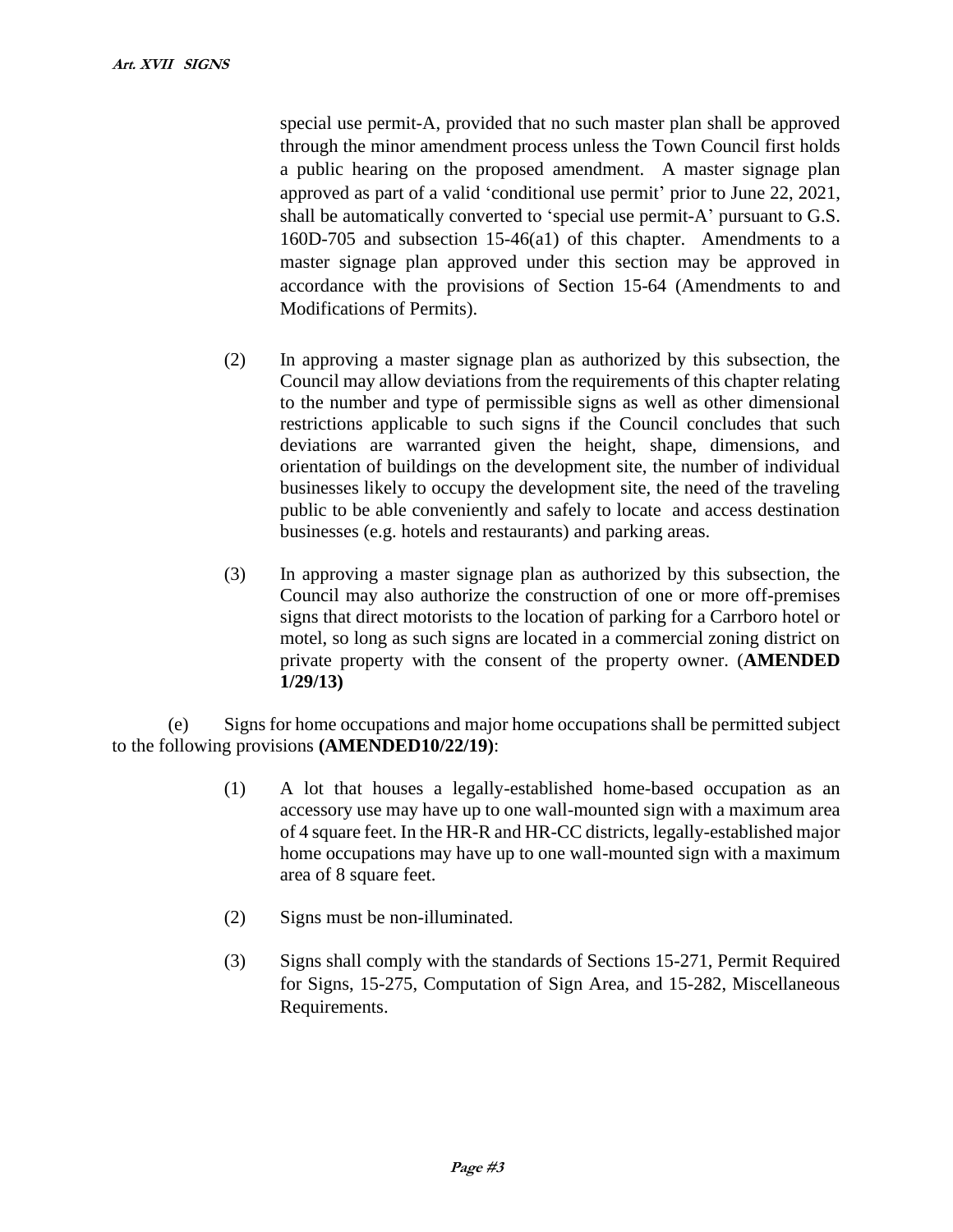#### **Section 15-272 Signs Excluded From Regulation.**

The following signs are exempt from regulation under this chapter except for those stated in Subsection 15-282(b) through (e).

- (1) Signs not exceeding four square feet in area that are customarily associated with residential use and that are not of a commercial nature, such as signs giving property identification names or numbers or names of occupants, signs on mailboxes or paper tubes, and signs posted on private property relating to private parking or warning the public against trespassing or danger from animals.
- (2) Signs erected by or on behalf of or pursuant to the authorization of a governmental body, including legal notices, identification and informational signs, and traffic, directional or regulatory signs.
- (3) Official signs of a noncommercial nature erected by public utilities.
- (4) Flags, pennants, or insignia of any governmental or nonprofit organization when not displayed in connection with a commercial promotion; provided that such flags, pennants, or insignia may be displayed within a public right-of-way only when authorized by a resolution adopted by the Town Council. **(AMENDED 5/09/89)**
- (5) Integral decorative or architectural features of buildings or works of art, so long as such features or works do not contain letters, trademarks, moving parts, or lights.
- (6) Signs directing and guiding traffic on private property that do not exceed four square feet each and that bear no advertising matter.
- (7) Bulletin boards, identification signs, and church directional signs that do not exceed one per abutting street and sixteen square feet in area and that are not internally illuminated. **(AMENDED 1/22/2019)**
- (8) Signs painted on or otherwise permanently attached to currently licensed motor vehicles that are not primarily used as signs.
- (9) Signs proclaiming religious, political, or other non- commercial messages [other than those regulated by Subdivision 15-273(a)(5)] that do not exceed one per abutting street and sixteen square feet in area and that are not internally illuminated. **(AMENDED 1/22/85)**
- (10) Signs attached to the interior of a building window or glass door, or visible through such window or door, so long as such signs, individually or collectively, do not cover more than thirty percent (30%) of the surface area of the transparent portion of such window or door. **(AMENDED 3/11/86)**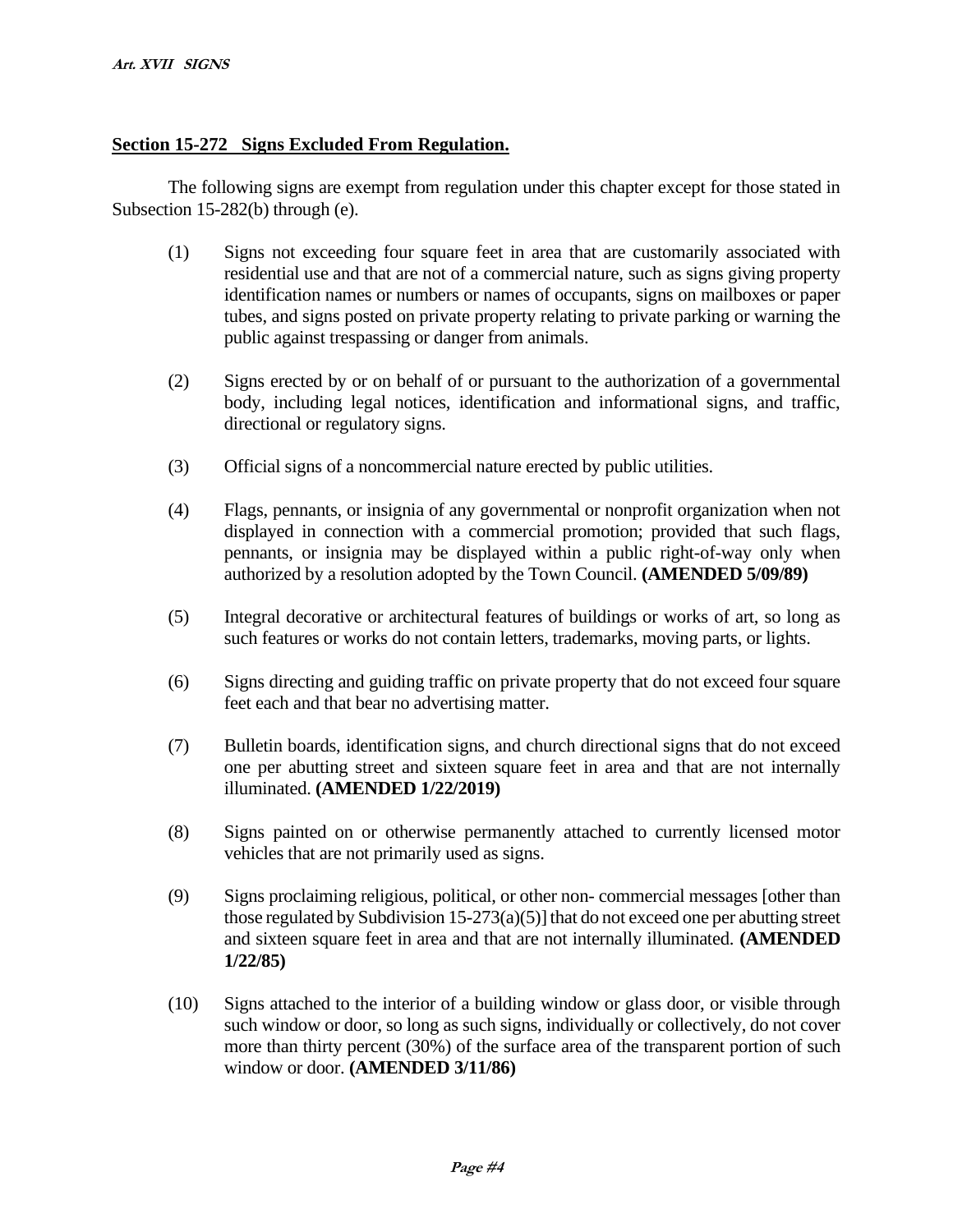- a. For purposes of determining whether a sign not attached to the interior of a window or door but visible by looking through such window or door complies with this subdivision, the area of such sign shall be computed in accordance with Section 15-275 and the sign shall be deemed to "cover" an equivalent amount of the surface area of the window or glass door through which it is visible.
- b. If a sign located inside a building is visible through glass doors or windows on more than one side of a building, then the relevant windows or doors for purposes of this subdivision are those facing the street toward which the sign has its primary orientation.
- c. Notwithstanding the foregoing, signs attached to the interior of a building window or glass door or visible through such window or door that are internally illuminated or externally illuminated by spotlighting or other illuminating technique designed to draw particular attention to them shall not be exempt from regulations.
- d. Signs that do not exceed four square feet and that advertise an event or activity sponsored by a nonprofit enterprise shall not be included in determining compliance with the thirty percent (30%) surface are coverage limitation set forth above, so long as such signs are removed after the event or activity has occurred.
- (11) Displays of merchandise offered for sale or rent on the premises where displayed. Only merchandise of the type that is actually for sale or rent, and not pictorial or other representations of such merchandise, falls within this exemption.
- (12) Signs posted near structural BMPs to comply with Subsection 15-263.1(h) that do not exceed four square feet. **(AMENDED 6/26/12)**

#### **Section 15-273 Certain Temporary Signs: Permit Exemptions and Additional Regulations.**

(a) The following temporary signs are permitted without a zoning, special use permit-B, special use permit-A, or sign permit. However, such signs shall conform to the requirements set forth below as well as all other applicable requirements of this chapter except those contained in Section 15-276 (Total Sign Surface Area) and 15-278 (Number of Freestanding Signs).

> (1) Signs containing the message that the real estate on which the sign is located (including buildings) is for sale, lease, or rent, together with information identifying the owner or agent. Such signs may not exceed four square feet in area and shall be removed immediately after sale, lease, or rental. For lots of less than five acres, a single sign on each street frontage may be erected. For lots of five acres or more in area and having a street frontage in excess of four hundred feet, a second sign not exceeding four square feet in area may be erected.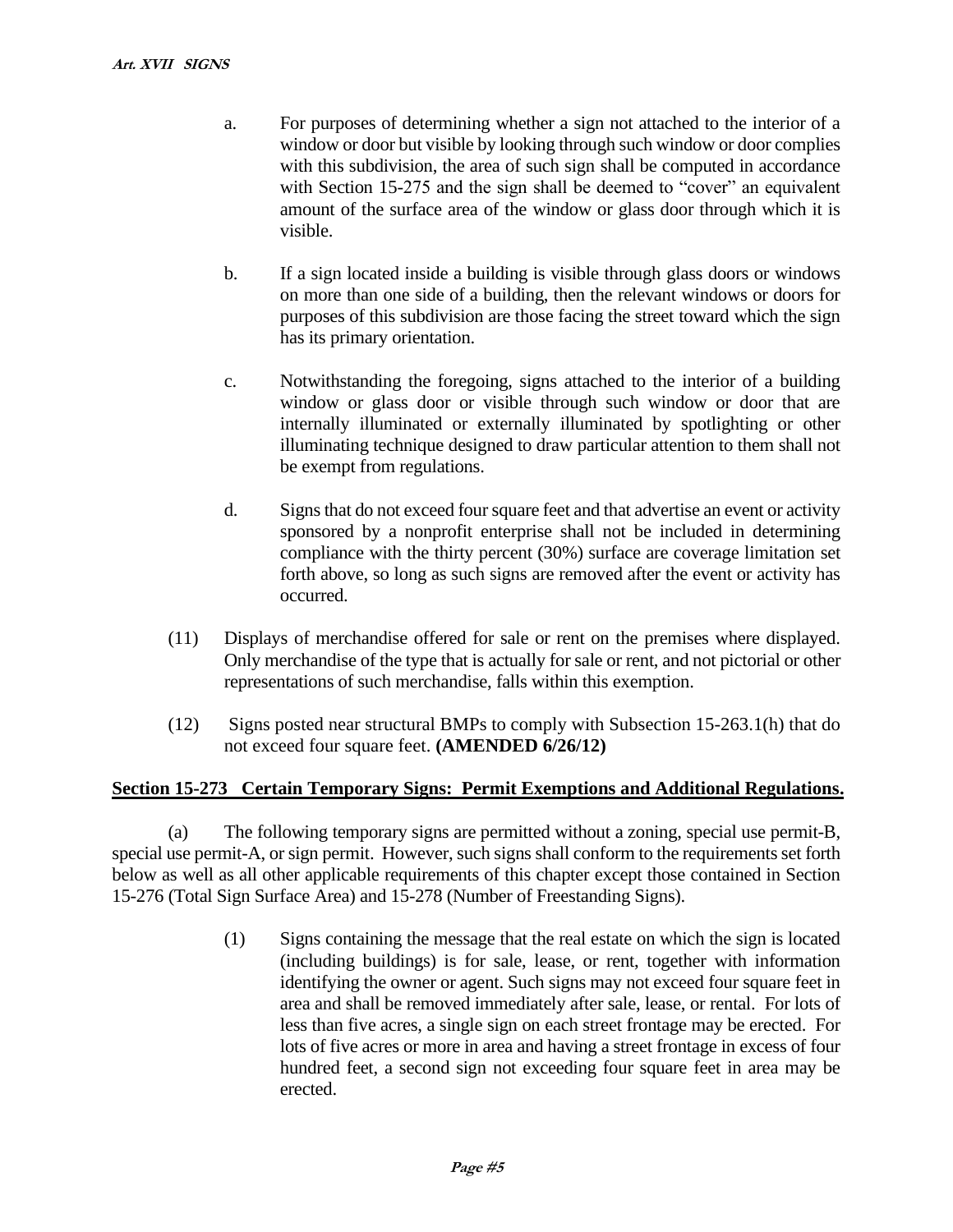- (2) Construction site identification signs. Such signs may identify the project, the owner or developer, architect, engineer, contractor and subcontractors, funding sources, and may contain related information. (i) Not more than one such sign may be erected per site, and it may not exceed thirty-two square feet in area. Such signs shall be erected prior to the issuance of a building permit and shall be removed within ten days after the issuance of the final occupancy permit. (ii) In addition, fence wraps displaying signage when affixed to perimeter fencing at a construction site are exempt until a certificate of occupancy is issued for the final portion of any construction at a site, or 24 months from the time the fence wrap is installed, whichever is shorter. If the construction is not completed at the end of 24 months from the time the fence wrap was installed, the Town may regulate the signage but shall allow fence wrapping material to remain affixed to the perimeter fencing. Fence wrapping shall not impede the view from sight distance triangles. **(AMENDED 3/28/17)**
- (3) Signs indicating that, on the lot where the sign is located, a new business is opening, a previously existing business is going out of business, a one- time auction is planned, or some other non- recurring activity of a similar nature is scheduled. Signs referring to sales or other events designed to promote a pre-existing, ongoing business or commercial venture or any specific product or service offered by such business or commercial venture are not authorized under this subsection. Signs authorized under this subsection may be erected or displayed not sooner than two weeks before the activity that is advertised and must be removed not later than three weeks after they are first erected or displayed. **(REPEALED 3/11/86; AMENDED 12/03/91)**
- (4) Displays, including lighting, erected in connection with the observance of holidays. Such signs shall be removed within ten days following the holidays.
- (5) Signs erected in connection with elections or political campaigns. Such signs shall be removed within three days following the election or conclusion of the campaign. No such sign may exceed sixteen square feet in area. Such signs may not be attached to any natural or human-made permanent structure located within a public right-of-way, including without limitation trees, utility poles, or traffic control signs. **(AMENDED 8/25/83; 8/25/92)**
- (6) Signs indicating that a special event such as a fair, carnival, circus, festival or similar happening is to take place on the lot where the sign is located. Such signs may be erected not sooner than two weeks before the event and must be removed not later than three days after the event.
- (7) Temporary signs not covered in the foregoing categories, so long as such signs meet the following restrictions: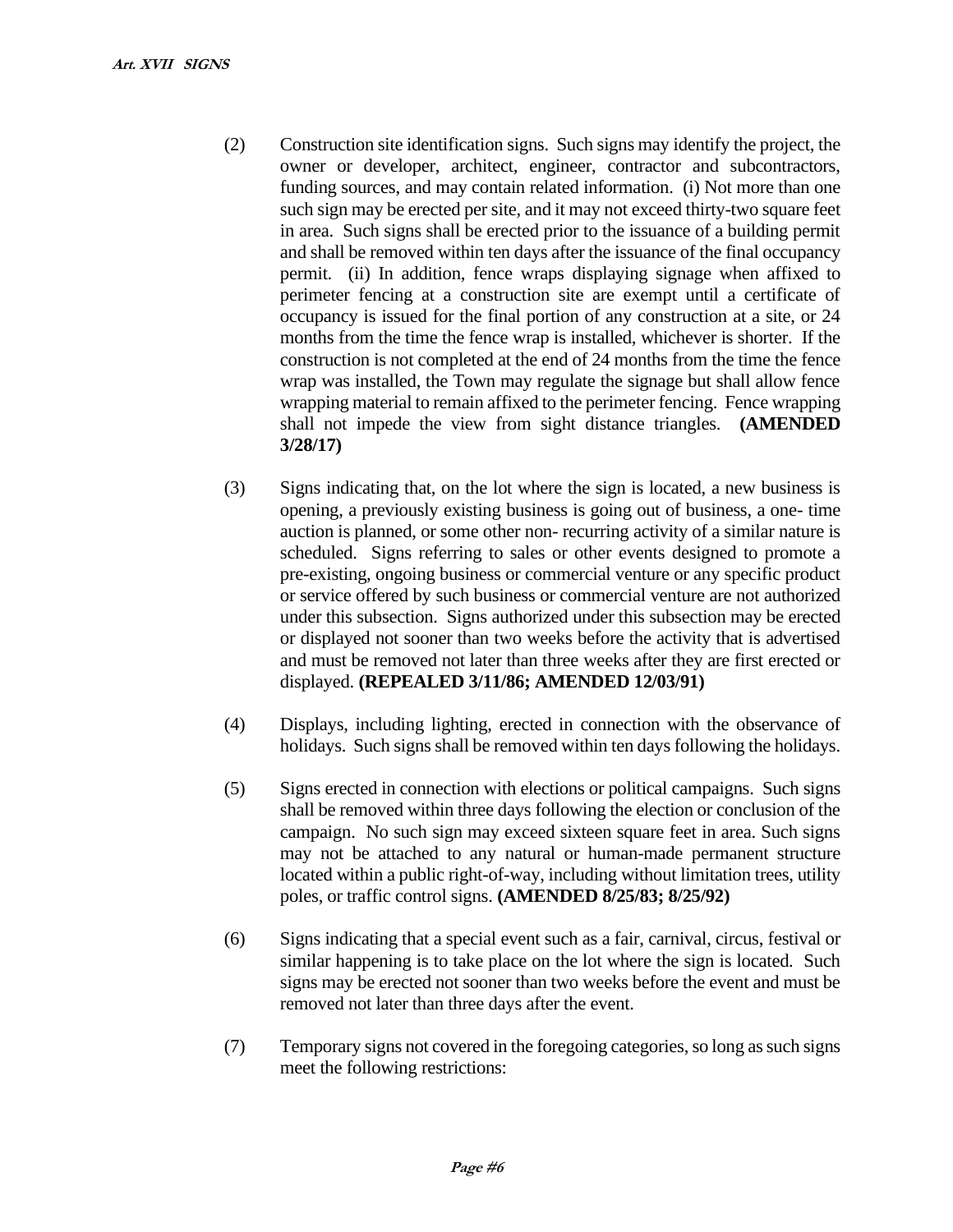- a. Not more than one such sign may be located on any lot.
- b. No such sign may exceed four square feet in surface area.
- c. Such sign may not be displayed for longer than three consecutive days nor more than ten days out of any 365-day period.

(b) Other temporary signs not listed in subsection (a) shall be regarded and treated in all respects as permanent signs, except that (as provided in Section 15-276) temporary signs shall not be included in calculating the total amount of permitted sign area.

### **Section 15-274 Determining the Number of Signs.**

(a) For the purpose of determining the number of signs, a sign shall be considered to be a single display surface or display device containing elements organized, related, and composed to form a unit. Where matter is displayed in a random manner without organized relationship of elements, each element shall be considered a single sign.

(b) Without limiting the generality of subsection (a), a multi-sided sign shall be regarded as one sign.

#### **Section 15-275 Computation of Sign Area.**

(a) The surface area of a sign shall be computed by including the entire area within a single, continuous, rectilinear perimeter of not more than eight straight lines, or a circle or an ellipse, enclosing the extreme limits of the writing, representation, emblem or other display, together with any material or color forming an integral part of the background of the display used to differentiate the sign from the backdrop or structure against which it is placed, but not including any supporting framework or bracing that is clearly incidental to the display itself.

(b) If the sign consists of more than one section or module, all of the area, including that between sections or modules, shall be included in the computation of the sign area.

(c) Except as provided in subsection (d), the sign surface area of two-sided, multi-sided, or three dimensional signs shall be computed by including the total of all sides designed either to attract attention or communicate information. This means that, with respect to the typical two-sided sign, where the message is printed on both sides of a flat surface and the sign is erected perpendicular to the street, the sign surface area will equal twice the area of a single side of the sign (i.e., twice the area determined by multiplying the dimensions--length times width--of the sign panel). **(AMENDED 3/12/85)**

(d) With respect to signs covered under Sections 15-272, 15-273, and 15-276(b), the sign surface area of two-sided, multi-sided, and three dimensional signs shall be computed by including the total of all sides designed to attract attention or communicate information that can be seen at one time by a person from any vantage point. Thus, for example, signs directing traffic on private property are exempt from regulation so long as such signs do not exceed four square feet [Subsection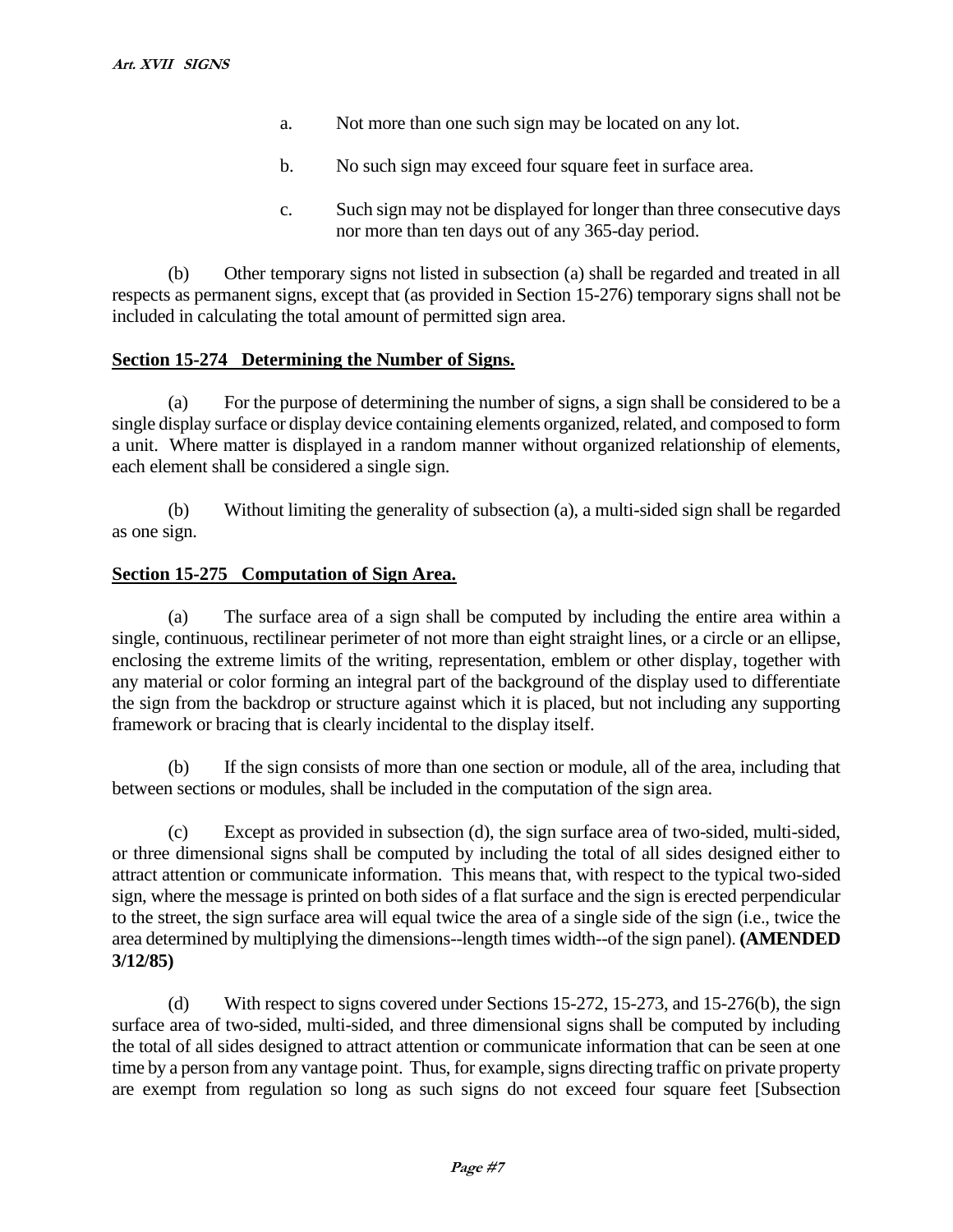15-262(6)]. A back-to-back sign having dimensions of two feet by two feet would qualify for this exemption. **(AMENDED 3/12/85)**

(e) The sign surface area of any sign located on the wall of a structure where the closest element of the sign is at least 60 feet from the street centerline shall be computed by multiplying the true sign surface area [Section 15-275(a)] by 0.5. **(AMENDED 3/12/85)**

### **Section 15-276 Total Sign Surface Area.**

(a) Unless otherwise provided in this article, the total surface area devoted to all signs on any lot shall not exceed the limitations set forth in this section, and all signs except temporary signs shall be included in this calculation.

(b) Unless otherwise provided in this article or in Article XI (Supplementary Use Regulations), the maximum sign surface area permitted on any lot in an R-2, R-3, R-7.5, R-10, R-15, R-20, R-R, or R-S.I.R. district is four square feet. **(AMENDED 2/4/86)**

(c) Subject to the other provisions of this section, the maximum sign surface area permitted on any lot in a commercial or manufacturing district as set out in Section 15-136 or 15-137 shall be determined as follows: **(AMENDED 2/4/86)**

- (1) There may be not more than 0.5 square feet of sign surface area per linear foot of street frontage up to 200 feet of frontage.
- (2) There may be up to 0.75 square feet of additional sign surface area per linear foot of lot frontage in excess of 200 feet.

(d) If a lot has frontage on more than one street, then the total sign surface area permitted on that lot shall be the sum of the sign surface area allotments related to each street [as determined in accordance with subsection (c)] on which the lot has frontage. However, the total sign surface area that is oriented toward a particular street may not exceed the portion of the lot's total sign surface area allocation that is derived from frontage on that street. **(AMENDED 2/4/82)**

(e) Whenever a lot is situated such that it has no street frontage on any lot boundary and an applicant desires to install on such a lot a sign that is oriented toward a street, then the total sign surface area permitted on that lot shall be the sign surface area that would be allowed [as determined in accordance with subsection (c) and Section 15-275 subsection (d)], if the lot boundary closest to the street toward which such sign is to be oriented fronted on such street. The applicant shall be restricted to using only one street and the closest lot boundary to this street for determining the total permitted sign surface area. However, the applicant shall be given the opportunity to determine the one street used in the calculations and toward which this sign will also be oriented.

(f) The sign surface area of any sign located on a wall of a structure may not exceed 50% of the total surface area of the wall on which the sign is located.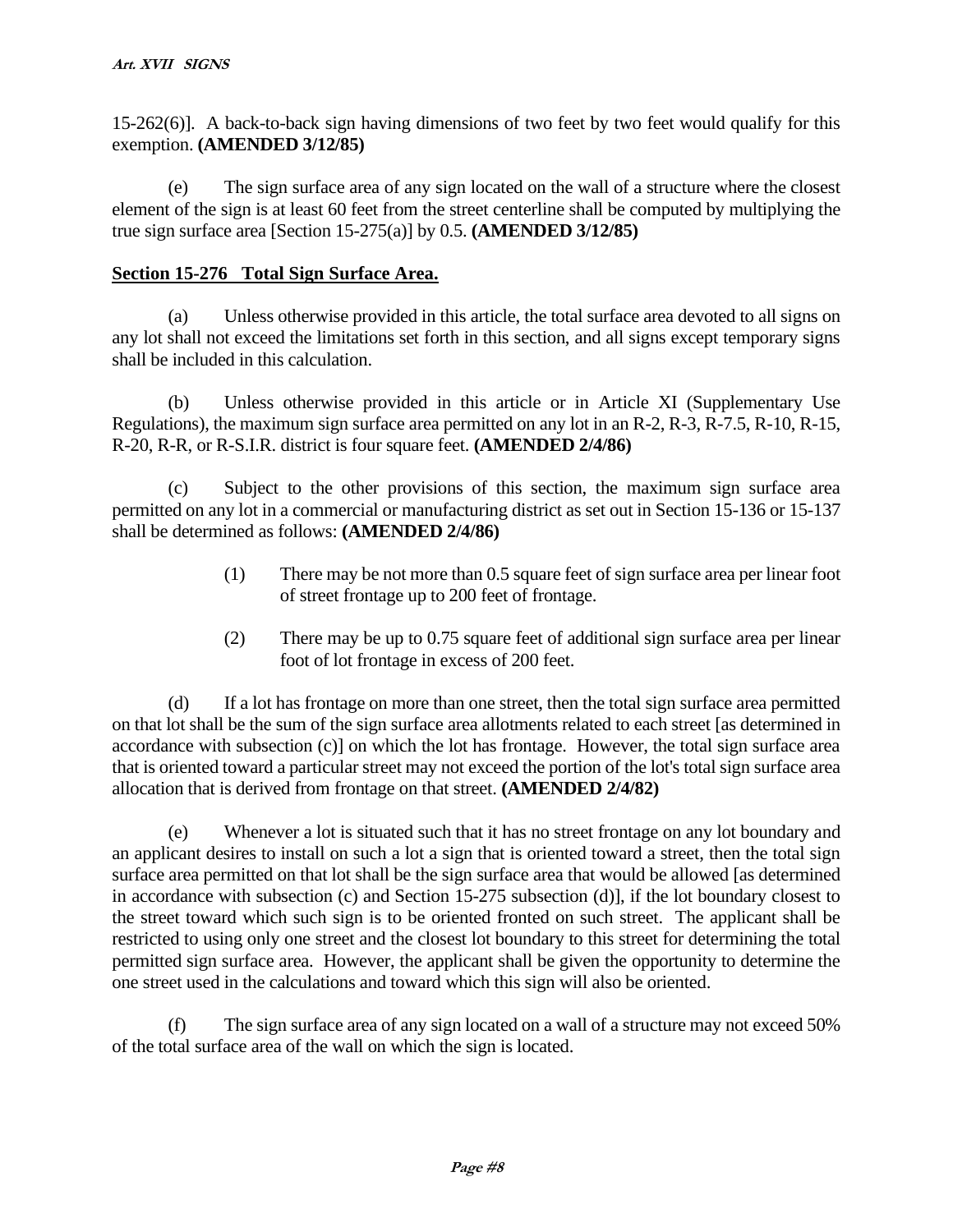(g) Whenever a tract located within a B-4 zoning district is subdivided, then, subject to the following requirements, the subdivider may allocate among the lots so created the total sign surface area that would be allowed under this section on the tract prior to subdivision. **(AMENDED 3/4/86)**

- (1) Information concerning the exact nature of the sign surface area allocation must either be indicated on the face of a recorded plat of the subdivided tract or included in a separately recorded document, which document must be referenced on the recorded plat in a manner that indicates the general nature of such document and specifies the book and page number where such recorded document can be located in the Orange County Registry.
- (2) Sign surface area allocation may be shifted only from a lot bordering a street to another lot bordering the same street.
- (3) No sign allocation may be made affecting (by adding sign surface area to or subtracting sign area from) any lot after such lot has been conveyed by the subdivider.
- (4) Once a sign allocation has been made in accordance with this section, the allocation so made shall control the amount of total sign surface area permissible on any lot affected, regardless of the street frontage of such lot.
- (5) An allocation under this section shall not affect the provisions of Section 15-277, which will continue to govern the determination of the maximum area of a freestanding sign on any subdivided lot.

## **Section 15-277 Freestanding Sign Surface Area.**

(a) For purposes of this section, a side of a freestanding sign is any plane or flat surface included in the calculation of the total sign surface area as provided in Section 15-275. For example, wall signs typically have one side. Freestanding signs typically have two sides (back to back), although four-sided and other multi-sided signs are also common.

(b) A single side of a freestanding sign may not exceed 0.3 square feet in surface area for every linear foot of street frontage along the street toward which such sign is primarily oriented. However, in no case may a single side of a freestanding sign exceed 50 square feet in surface area if the lot on which the sign is located has less than 200 feet of frontage on the street toward which that sign is primarily oriented, 75 square feet on lots with 200 or more but less than 400 feet of frontage, and 100 square feet on lots with 400 or more feet of frontage.

(c) With respect to freestanding signs that have no discernible "sides", such as spheres or other shapes not composed of flat planes, no such freestanding sign may exceed 0.3 square feet in total surface area for every linear foot of street frontage along the street toward which such sign is primarily oriented. However, in no case may such sign exceed 100 square feet in surface area.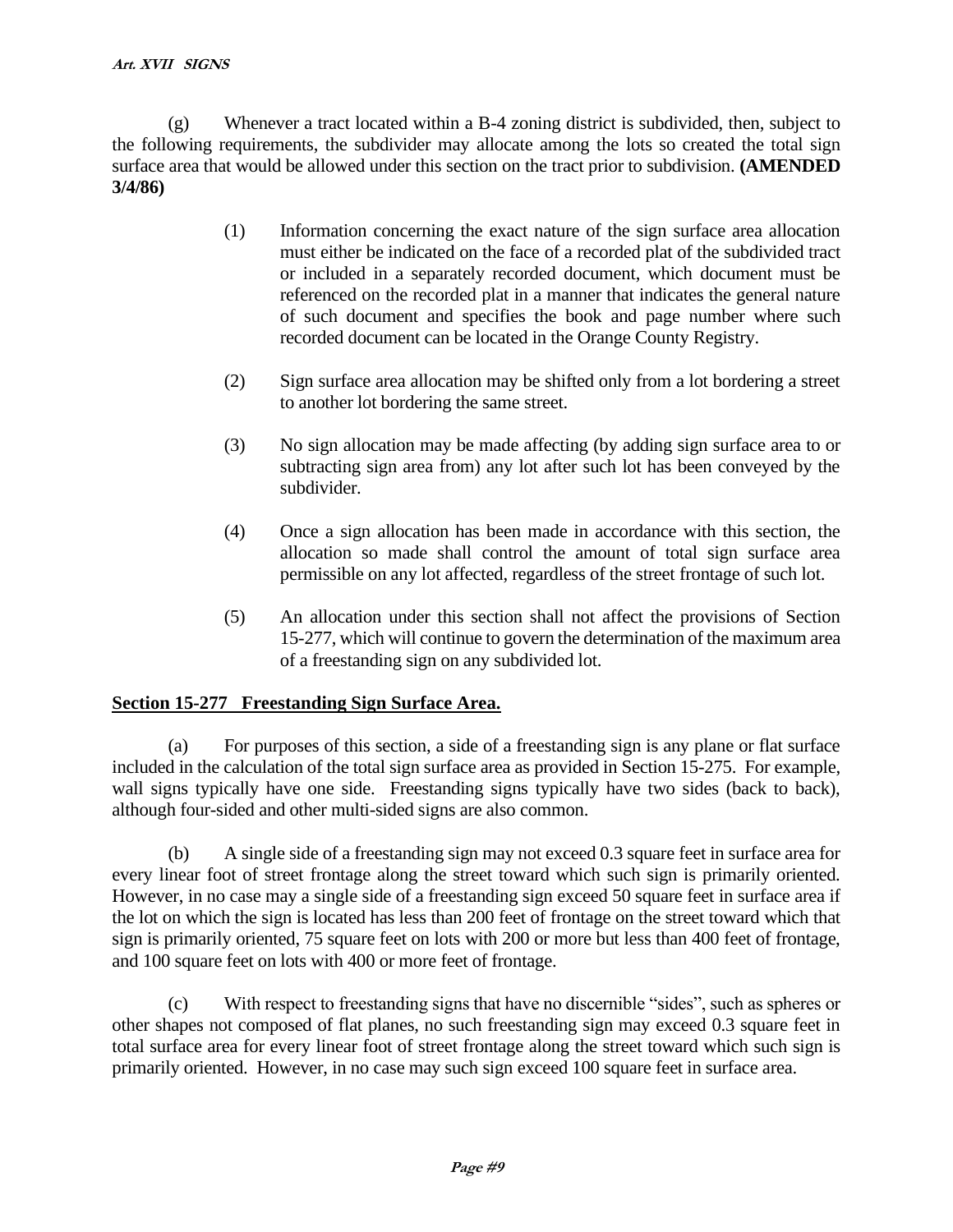## **Section 15-278 Number of Freestanding Signs.**

(a) Except as authorized by this section and Section 15-283, no development may have more than one freestanding sign. **(AMENDED 12/08/92)**

(b) If a development is located on a corner lot that has at least 400 feet of frontage on each of the two intersecting public streets, then the development may have not more than one freestanding sign along each side of the development bordered by such streets.

(c) If a development is located on a lot that is bordered by two public streets that do not intersect at the lot's boundaries (double front lot), then the development may have not more than one freestanding sign on each side of the development bordered by such streets.

(d) If a corner lot contains a building, then a freestanding sign may be located along each of the intersecting streets that abut such lot if the freestanding signs are located such that, when a person is standing next to one such sign, the building on that lot totally obscures the view of the other freestanding sign. **(AMENDED 12/03/91)**

### **Section 15-279 Subdivision and Multi-Family Development Entrance Signs.**

At any entrance to a subdivision or multi-family development, there may be not more than two signs. A single side of any such sign may not exceed sixteen square feet, nor may the total surface area of all such signs exceed thirty-two square feet. **(AMENDED 6/22/21)**

#### **Section 15-280 Location and Height Requirements.**

(a) Freestanding signs other than sandwich board signs shall observe the setback requirements set forth in Section 15-184. **(AMENDED 12/08/92)**

(b) No sign may extend above any parapet or be placed upon any roof surface, except that for purpose of this section, roof surfaces constructed at an angle of 75 degrees or more from horizontal shall be regarded as wall space. This subsection shall not apply to displays, including lighting, erected in connection with the observation of holidays on the roofs of residential structures.

(c) No sign attached to a building may project more than forty-two inches from the building wall. Any sign that is attached to a building wall and that projects more than twelve inches from the building wall shall not exceed twelve square feet (generally, six square feet per sign face, see section 15-275) and shall be constructed so that the lowest part of the sign is at least eight feet above ground level and the highest part is not more than fifteen feet above ground level. **(AMENDED 8/25/92)**

(d) No sign or supporting structure may be located in or over the traveled portion of any public right-of-way unless the sign is attached to a structural element of a building and an encroachment permit has been obtained from the town (and from the state, if necessary).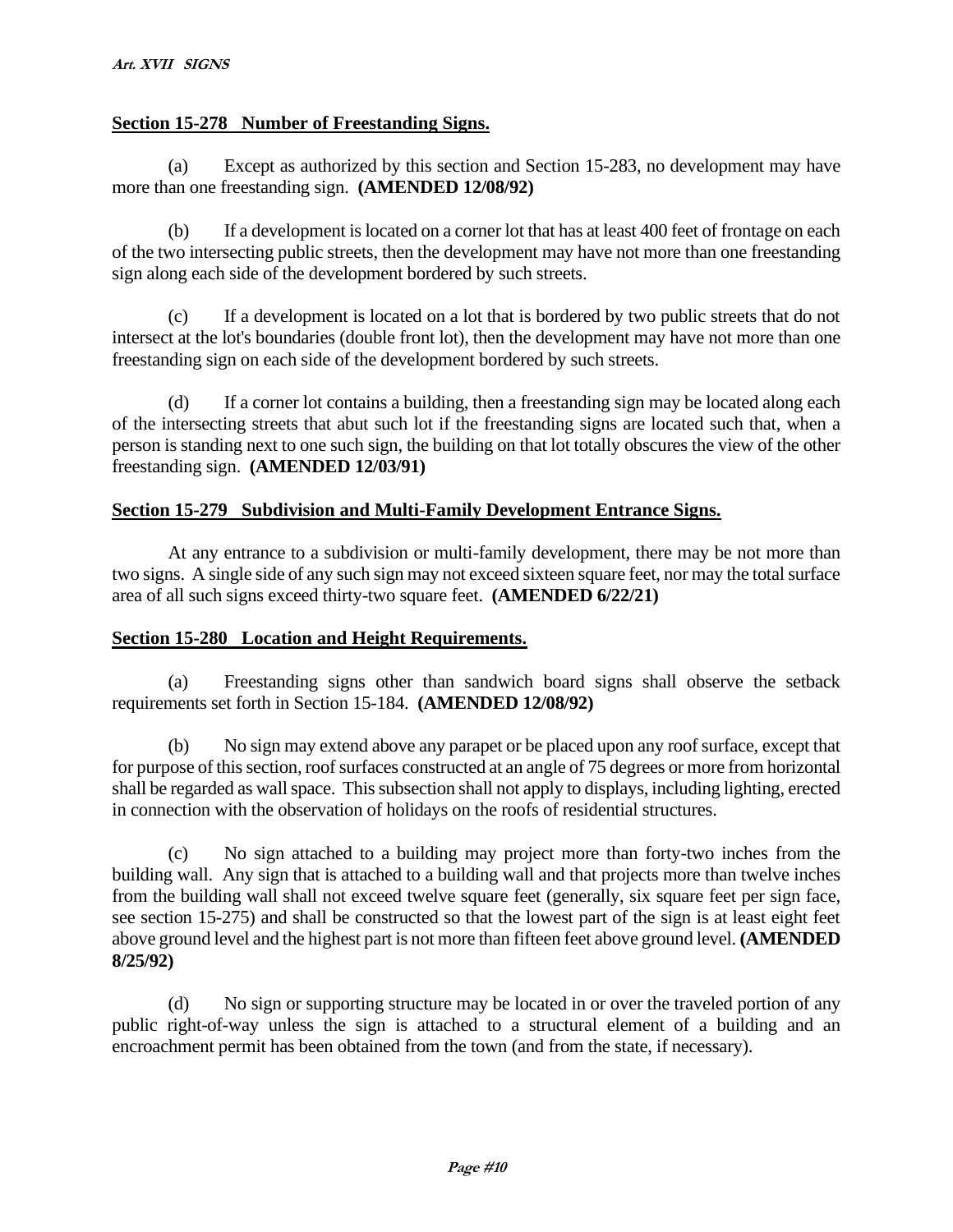(e) No part of a freestanding sign may exceed a height of fifteen feet, measured from ground level.

## **Section 15-281 Sign Illumination and Signs Containing Lights.**

(a) Unless otherwise prohibited by this chapter, signs may be illuminated if such illumination is in accordance with this section.

(b) No sign within 150 feet of a residential zone may be illuminated between the hours of 12 midnight and 6:00 a.m., unless the impact of such lighting beyond the boundaries of the lot where it is located is entirely inconsequential. Freestanding signs located in residential districts may not be internally lit. **(AMENDED 11/26/85)**

(c) Lighting directed toward a sign shall be shielded so that it illuminates only the face of the sign and does not shine directly into a public right-of-way or residential premises.

(d) Internally illuminated freestanding signs may not be illuminated during hours that the business or enterprise advertised by such sign is not open for business or in operation. Notwithstanding any other provision of this ordinance, existing situations that violate the provisions of this subsection shall not be regarded as lawful, nonconforming situations.

(e) Subject to subsection (g), illuminated tubings or strings of lights that outline property lines, sales areas, roof lines, doors, windows, or similar areas are prohibited.

(f) Subject to subsection (g), no sign may contain or be illuminated by flashing or intermittent lights or lights of changing degrees of intensity, except signs indicating the time, date or weather conditions.

(g) Subsections (e) and (f) do not apply to temporary signs erected in connection with observance of holidays.

#### **Section 15-282 Miscellaneous Requirements.**

(a) As provided in the Table of Permissible Uses, off-premises signs may only be located in the M-2 district, except that, within a commercial zoning district, off-premises signs directing motorists to the location of Carrboro hotel parking may be approved in accordance with the provisions of Subsection 15-271(d)(3). **(AMENDED 1/29/13)** 

(b) No sign may be located so that it substantially interferes with the view necessary for motorists to proceed safely through intersections or to enter onto or exit from public streets or private roads.

(c) Signs that revolve or are animated or that utilize movement or apparent movement to attract the attention of the public are prohibited. Without limiting the foregoing, banners, streamers, animated display boards, pennants, and propellers are prohibited, but signs that only move occasionally because of wind are not prohibited, if their movement (i) is not a primary design feature